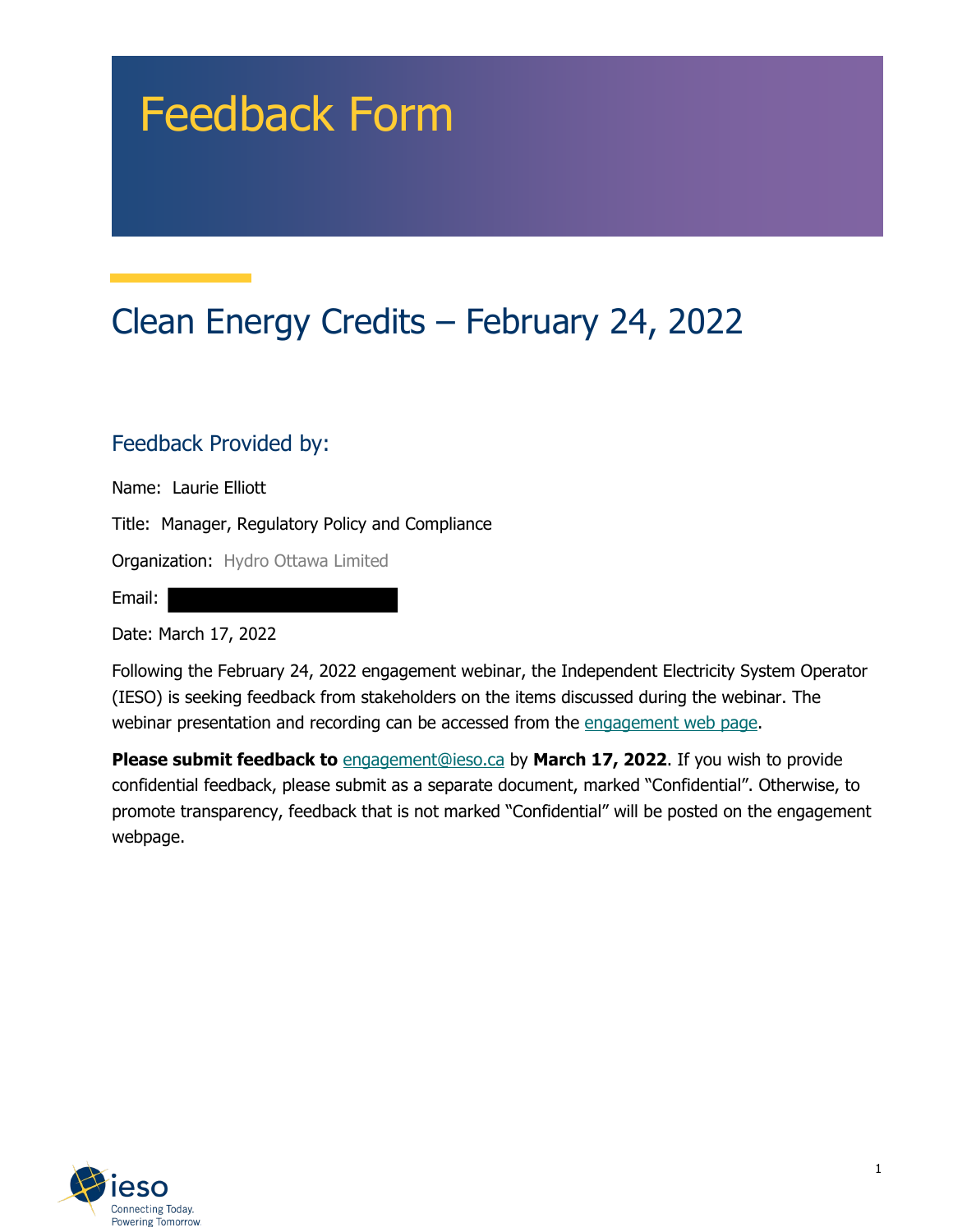#### Opportunities & Challenges

| <b>Topic</b>                                                                                                                      | <b>Feedback</b>                                                                                                                                                                                                                                                                                                                                                                                                                                                                                                                                                                 |
|-----------------------------------------------------------------------------------------------------------------------------------|---------------------------------------------------------------------------------------------------------------------------------------------------------------------------------------------------------------------------------------------------------------------------------------------------------------------------------------------------------------------------------------------------------------------------------------------------------------------------------------------------------------------------------------------------------------------------------|
| What are the key opportunities and<br>challenges the IESO should be aware of<br>in developing a voluntary clean energy<br>market? | Opportunity - For organizations who are limited in terms of<br>direct reduction and wish to support increased de-<br>carbonization. A clean energy market may also stimulate<br>the development and investment of new renewable energy<br>projects and could provide a competitive benefit to<br>participating customers.<br>Challenge - Organizations that are not focused on reducing<br>their environmental footprint through emissions reduction<br>or offsets, due to upfront costs and/or their business<br>model, may not be open to participating in the CEC<br>market. |

### Design considerations

| <b>Topic</b>                            | <b>Feedback</b>                                               |
|-----------------------------------------|---------------------------------------------------------------|
| Which design considerations outlined in | The program should be administratively efficient, cost-       |
| this presentation are most important to | effective, responsive to changing market dynamics,            |
| you and why?                            | incentivising, equitable and effective in reducing the carbon |
|                                         | footprint.                                                    |

| <b>Topic</b>      | <b>Feedback</b>                                                                                                                                           |
|-------------------|-----------------------------------------------------------------------------------------------------------------------------------------------------------|
| IESO be aware of? | What other design considerations should   The resulting program should be scalable and have the<br>potential to integrate with other electricity markets. |

#### Engagement Process

| <b>Topic</b>                            | <b>Feedback</b>                                            |
|-----------------------------------------|------------------------------------------------------------|
| Which stakeholder groups and/or design  | Program design factors to consider are: administrative     |
| topics are most important to include in | costs to operate, efficiency, transparency, sustainability |
| the planned focus group discussions?    | and economic and customer impacts.                         |